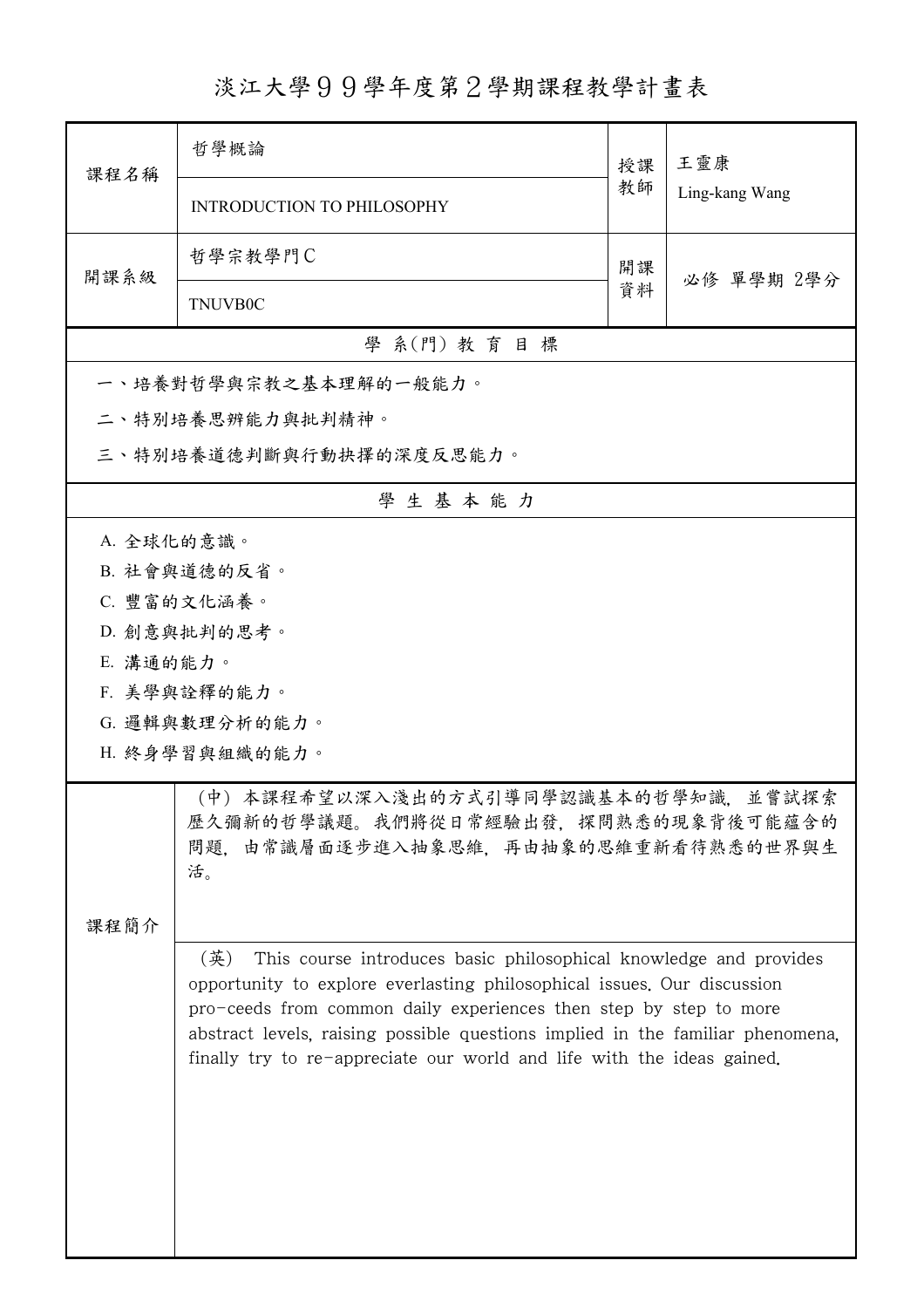本課程教學目標與目標層級、學生基本能力相關性

一、目標層級(選填): (一)「認知」(Cognitive 簡稱C)領域:C1 記憶、C2 瞭解、C3 應用、C4 分析、 C5 評鑑、C6 創造 (二)「技能」(Psychomotor 簡稱P)領域:P1 模仿、P2 機械反應、P3 獨立操作、 P4 聯結操作、P5 自動化、P6 創作 (三)「情意」(Affective 簡稱A)領域:A1 接受、A2 反應、A3 重視、A4 組織、 A5 內化、A6 實踐

二、教學目標與「目標層級」、「學生基本能力」之相關性:

 (一)請先將課程教學目標分別對應前述之「認知」、「技能」與「情意」的各目標層級, 惟單項教學目標僅能對應C、P、A其中一項。

 (二)若對應「目標層級」有1~6之多項時,僅填列最高層級即可(例如:認知「目標層級」 對應為C3、C5、C6項時,只需填列C6即可,技能與情意目標層級亦同)。

 (三)再依據所訂各項教學目標分別對應該系「學生基本能力」。單項教學目標若對應「學 生基本能力」有多項時,則可填列多項「學生基本能力」(例如:「學生基本能力」可 對應A、AD、BEF時,則均填列)。

| 序              | 教學目標(中文)                                      |                   | 教學目標(英文)                                                                  | 相關性                |               |  |  |
|----------------|-----------------------------------------------|-------------------|---------------------------------------------------------------------------|--------------------|---------------|--|--|
| 號              |                                               |                   |                                                                           | 目標層級               | 學生基本能力        |  |  |
| $\mathbf{1}$   | 1.認識基本哲學議                                     |                   | 1. To acquaint basic<br>philosophical issues                              | C <sub>5</sub>     | <b>ACEGH</b>  |  |  |
|                | 2 2.培養推理與反思的能力                                |                   | 2. To cultivate the capacities<br>of reasoning and critical<br>reflection | <b>P6</b>          | <b>BCGH</b>   |  |  |
|                | 3 3.拓展知識的視野                                   |                   | 3. To expand the horizon of<br>knowledge                                  | A6                 | <b>BCDEGH</b> |  |  |
|                | 教學目標之教學策略與評量方法                                |                   |                                                                           |                    |               |  |  |
| 序<br>號         |                                               | 教學目標              | 教學策略                                                                      | 評量方法               |               |  |  |
|                | 1 1.認識基本哲學議                                   |                   | 課堂講授、分組討論                                                                 | 出席率、討論、期中<br>考、期末考 |               |  |  |
|                | 2 2.培養推理與反思的能力                                |                   | 課堂講授、分組討論                                                                 | 出席率、討論、期中<br>考、期末考 |               |  |  |
|                | 3 3.拓展知識的視野                                   |                   | 課堂講授、分組討論                                                                 | 出席率、討論、期中<br>考、期末考 |               |  |  |
|                | 授課進度表                                         |                   |                                                                           |                    |               |  |  |
| 週<br>次         | 日期起訖                                          |                   | 內 容 (Subject/Topics)                                                      | 備註                 |               |  |  |
| 1              | $100/02/14$ ~<br>100/02/20                    | 課程介紹、討論通識課程的意義與理想 |                                                                           |                    |               |  |  |
| $\overline{2}$ | $100/02/21$ ~<br>哲學與其他知識以及人生的關係<br>100/02/27  |                   |                                                                           |                    |               |  |  |
| 3              | $100/02/28$ ~<br>我們如何確定知道外在事物存在?<br>100/03/06 |                   | 每週授課內容將視同學<br>實際討論情況有所調<br>整, 下同。                                         |                    |               |  |  |
|                | $100/03/07$ ~<br>我們如何確定知道外在事物存在?<br>100/03/13 |                   |                                                                           |                    |               |  |  |
|                |                                               |                   |                                                                           |                    |               |  |  |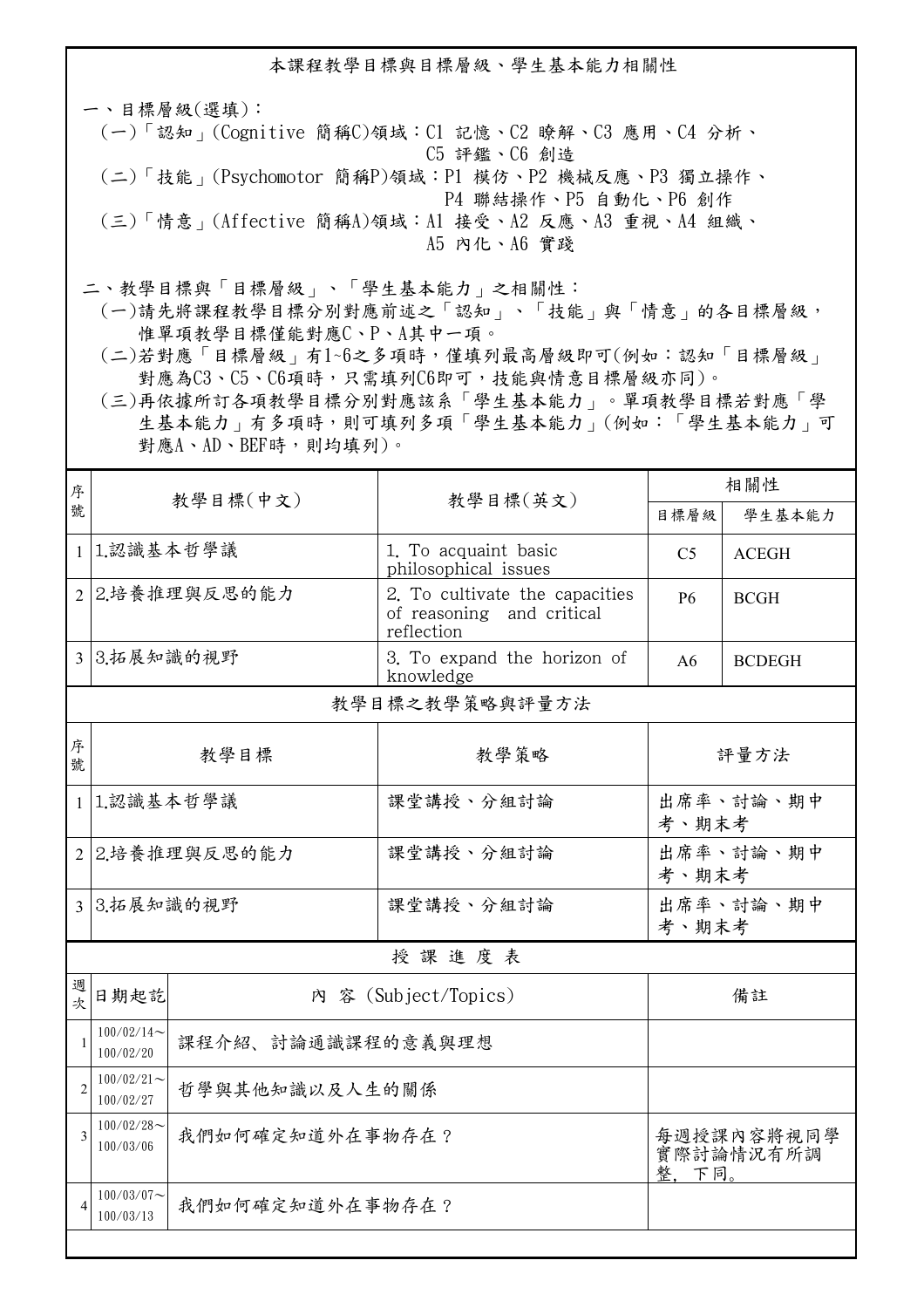| 5  | $100/03/14$ ~<br>100/03/20 | 「我自己以外的其他心靈」果真存在?                                                                                                                                                                                                                                                                                 |      |  |
|----|----------------------------|---------------------------------------------------------------------------------------------------------------------------------------------------------------------------------------------------------------------------------------------------------------------------------------------------|------|--|
| 6  | $100/03/21$ ~<br>100/03/27 | 心靈與身體的關係                                                                                                                                                                                                                                                                                          |      |  |
| 7  | $100/03/28$ ~<br>100/04/03 | 心靈與身體的關係                                                                                                                                                                                                                                                                                          |      |  |
| 8  | $100/04/04$ ~<br>100/04/10 | 關於語言的哲學反思                                                                                                                                                                                                                                                                                         |      |  |
| 9  | $100/04/11$ ~<br>100/04/17 | 關於「自由意志」的哲學反思                                                                                                                                                                                                                                                                                     |      |  |
| 10 | $100/04/18$ ~<br>100/04/24 | 期中考試週                                                                                                                                                                                                                                                                                             |      |  |
| 11 | $100/04/25$ ~<br>100/05/01 | 關於「自由意志」的哲學反思                                                                                                                                                                                                                                                                                     |      |  |
| 12 | $100/05/02$ ~<br>100/05/08 | 為何要有道德?                                                                                                                                                                                                                                                                                           |      |  |
| 13 | $100/05/09$ ~<br>100/05/15 | 道德的基礎是什麼?                                                                                                                                                                                                                                                                                         |      |  |
| 14 | $100/05/16$ ~<br>100/05/22 | 關於「正義」的哲學反思                                                                                                                                                                                                                                                                                       |      |  |
| 15 | $100/05/23$ ~<br>100/05/29 | 關於「正義」的哲學反思                                                                                                                                                                                                                                                                                       |      |  |
| 16 | $100/05/30$ ~<br>100/06/05 | 關於「死亡」的哲學反思                                                                                                                                                                                                                                                                                       |      |  |
| 17 | 100/06/06<br>100/06/12     | 關於「生命之意義」的哲學反思                                                                                                                                                                                                                                                                                    |      |  |
| 18 | $100/06/13$ ~<br>100/06/19 | 期末考試週                                                                                                                                                                                                                                                                                             |      |  |
|    | 修課應<br>注意事項                | 本課程特別鼓勵同學發言討論                                                                                                                                                                                                                                                                                     |      |  |
|    | 教學設備                       | 電腦                                                                                                                                                                                                                                                                                                |      |  |
|    | 教材課本                       | 湯瑪斯.內格爾著、黃惟郁譯,《哲學入門九堂課》,台北,究竟出版<br>社,2002年。                                                                                                                                                                                                                                                       |      |  |
|    | 參考書籍                       | Thomas Nagel, What Does It All Mean?—A Very Short Introduction to<br>Philoso-phy. New York: Oxford University Press, 1987<br>林正宏主編,《想一想哲學問題》,台北,三民書局,2002年。<br>Louis P. Pojman, ed., Introduction to Philosophy: Classical and Contemporary<br>Readings, New York: Oxford University Press, 2007. |      |  |
|    | 批改作業<br>篇數                 | 篇(本欄位僅適用於所授課程需批改作業之課程教師填寫)                                                                                                                                                                                                                                                                        |      |  |
|    | 學期成績<br>計算方式               | ◆平時考成績: 96 ◆期中考成績:40.0 % ◆期末考成績:40.0<br>$\%$<br>◆作業成績:<br>◆其他〈出席率與討論表現〉: 20.0 %                                                                                                                                                                                                                   | $\%$ |  |
|    |                            |                                                                                                                                                                                                                                                                                                   |      |  |